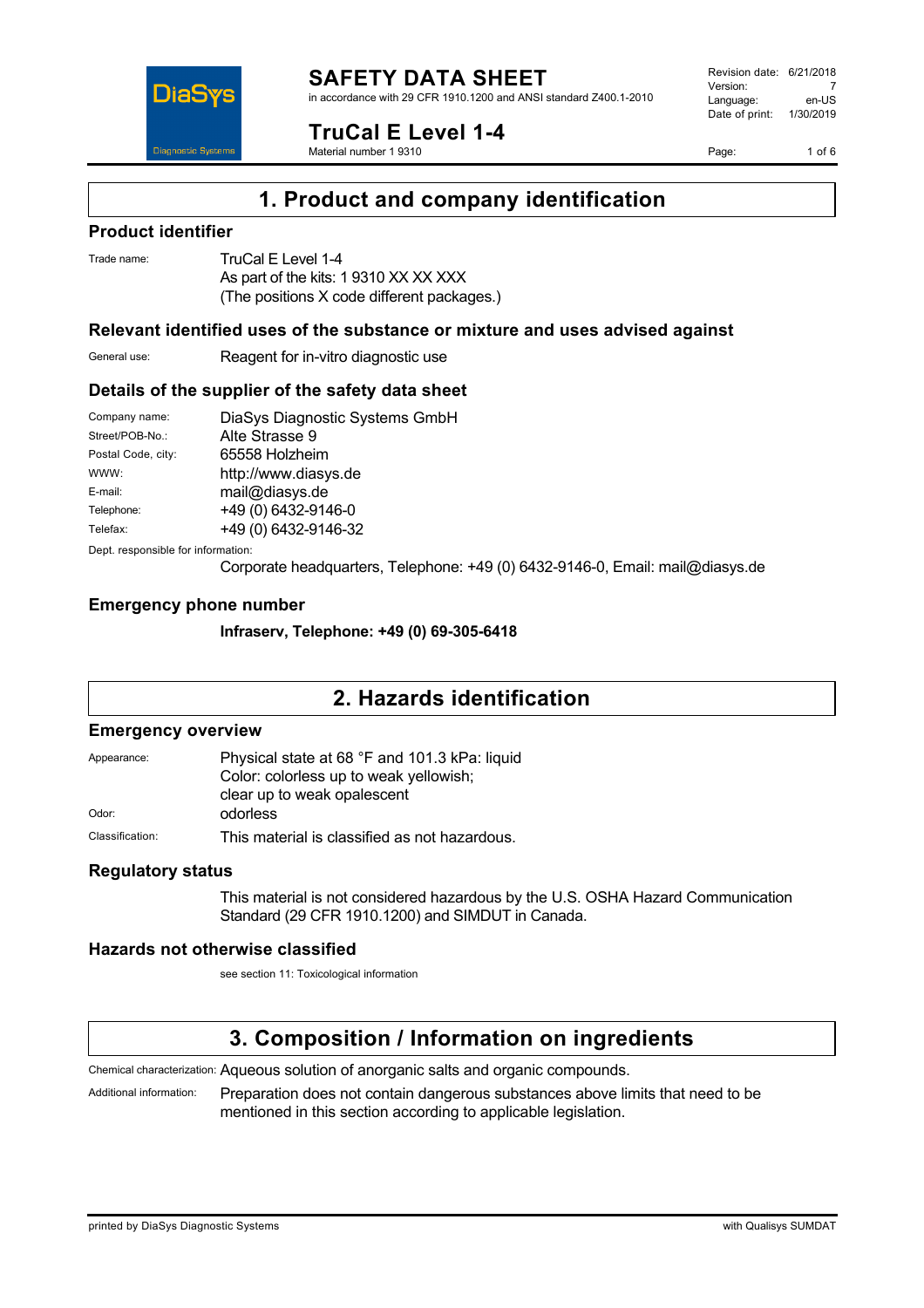

in accordance with 29 CFR 1910.1200 and ANSI standard Z400.1-2010

### **TruCal E Level 1-4**

Material number 1 9310

Revision date: 6/21/2018 Version: 7<br>Language: en-LIS Language: Date of print: 1/30/2019

Page: 2 of 6

| 4. First aid measures                              |                                                                                                                                                                                                                                                  |  |
|----------------------------------------------------|--------------------------------------------------------------------------------------------------------------------------------------------------------------------------------------------------------------------------------------------------|--|
| In case of inhalation:                             | Move victim to fresh air. In case of respiratory difficulties seek medical attention.                                                                                                                                                            |  |
| Following skin contact:                            | Change contaminated clothing. Remove residues with water. In case of skin reactions,<br>consult a physician.                                                                                                                                     |  |
| After eye contact:                                 | Immediately flush eyes with plenty of flowing water for 10 to 15 minutes holding eyelids<br>apart. Remove contact lenses, if present and easy to do. Continue rinsing. In case of<br>troubles or persistent symptoms, consult an opthalmologist. |  |
| After swallowing:                                  | Rinse mouth and drink large quantities of water. If you feel unwell, seek medical advice.<br>Never give anything by mouth to an unconscious person.                                                                                              |  |
| Most important symptoms/effects, acute and delayed |                                                                                                                                                                                                                                                  |  |

No data available

### **Information to physician**

Treat symptomatically.

# **5. Fire fighting measures**

#### Flash point/flash point range:

#### No data available

Auto-ignition temperature: No data available

Suitable extinguishing media:

Product is non-combustible. Extinguishing materials should therefore be selected according to surroundings.

### **Specific hazards arising from the chemical**

Fires in the immediate vicinity may cause the development of dangerous vapors. In case of fire may be liberated: Nitrogen oxides (NOx), carbon monoxide and carbon dioxide.

Protective equipment and precautions for firefighters:

Wear self-contained breathing apparatus.

Additional information: Do not allow fire water to penetrate into surface or ground water.

### **6. Accidental release measures**

Personal precautions: Avoid contact with skin and eyes. Wear appropriate protective equipment. Provide adequate ventilation. Environmental precautions: Do not allow to penetrate into soil, waterbodies or drains.

Methods for clean-up: Soak up with absorbent materials such as sand, siliceus earth, acid- or universal binder. Store in special closed containers and dispose of according to ordinance. Wash spill area with plenty of water.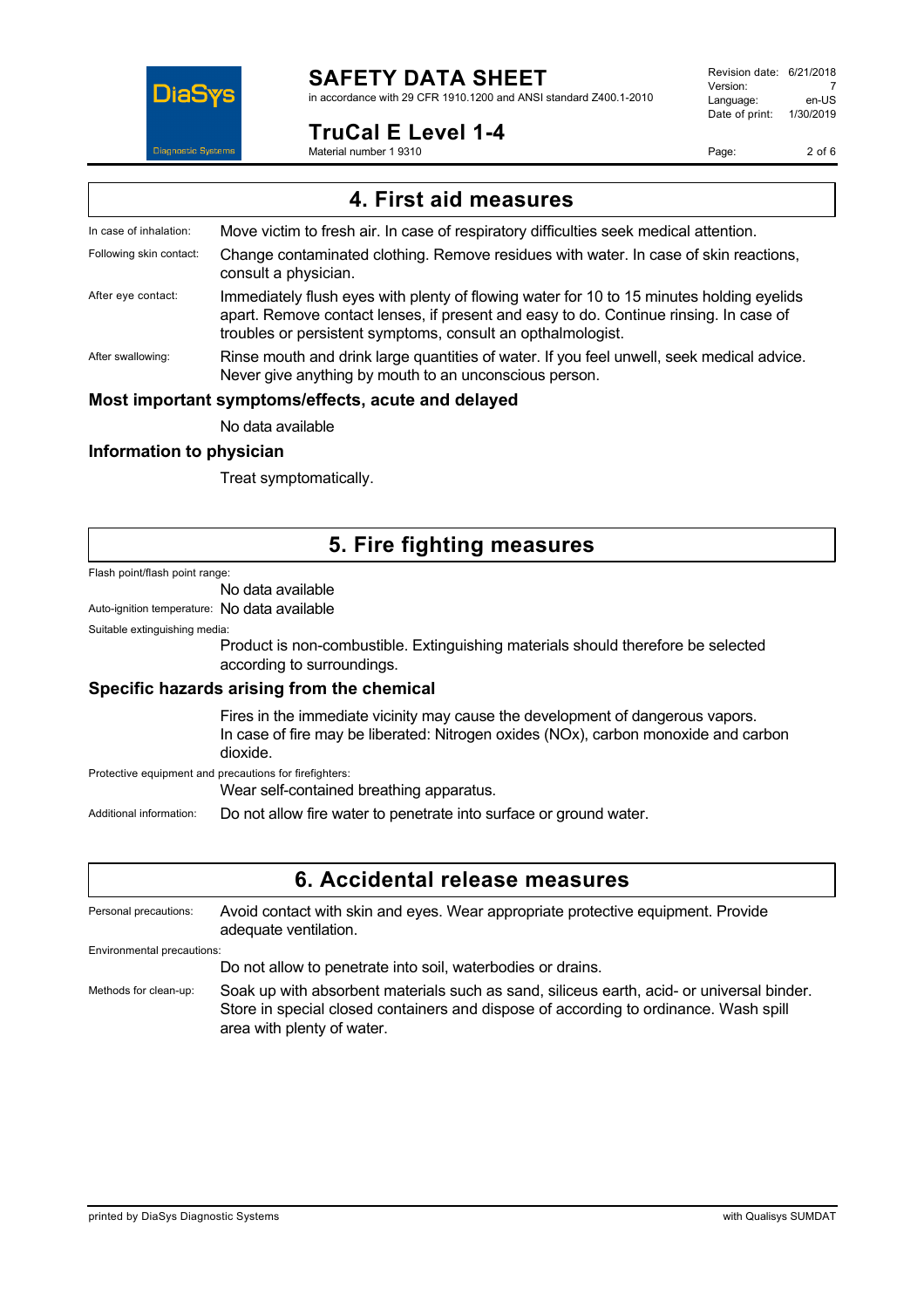

in accordance with 29 CFR 1910.1200 and ANSI standard Z400.1-2010

**TruCal E Level 1-4**

Material number 1 9310

Revision date: 6/21/2018 Version: 7<br>Language: en-LIS Language: Date of print: 1/30/2019

Page: 3 of 6

# **7. Handling and storage**

### **Handling**

Advices on safe handling: For use only by qualified technical staff. Provide adequate ventilation, and local exhaust as needed. Wear appropriate protective equipment. Avoid contact with skin, eyes, and clothing. Do not inhale substance. After worktime and during work intervals the affected skin areas must be thoroughly cleaned. Take off contaminated clothing and wash it before reuse. Provide a conveniently located eye rinse station.

### **Storage**

Requirements for storerooms and containers:

Keep containers tightly closed and at a temperature between 35.6 °F and 46.4 °F. Do not freeze. Protect from light. Keep sterile.

## **8. Exposure controls / personal protection**

### **Engineering controls**

When dust and vapours form Withdraw by suction. See also information in chapter 7, section storage.

### **Personal protection equipment (PPE)**

| Eye/face protection             | Tightly sealed goggles according to OSHA Standard - 29 CFR: 1910.133 or ANSI<br>Z87.1-2010.                                                                                                                                     |
|---------------------------------|---------------------------------------------------------------------------------------------------------------------------------------------------------------------------------------------------------------------------------|
| Skin protection                 | Wear suitable protective clothing.                                                                                                                                                                                              |
|                                 | Protective gloves according to OSHA Standard - 29 CFR: 1910.138.<br>Glove material: Nitrile rubber - Breakthrough time: >480 min.<br>Observe glove manufacturer's instructions concerning penetrability and breakthrough time.  |
| Respiratory protection:         | Provide adequate ventilation.                                                                                                                                                                                                   |
| General hygiene considerations: |                                                                                                                                                                                                                                 |
|                                 | Avoid contact with skin, eyes, and clothing. Do not inhale substance. Take off<br>contaminated clothing and wash it before reuse. Wash hands before breaks and after<br>work. Provide a conveniently located eye rinse station. |

## **9. Physical and chemical properties**

### **Information on basic physical and chemical properties**

| Appearance:                              | Physical state at 68 °F and 101.3 kPa: liquid<br>Color: colorless up to weak yellowish;<br>clear up to weak opalescent |
|------------------------------------------|------------------------------------------------------------------------------------------------------------------------|
| Odor:                                    | odorless                                                                                                               |
| Odor threshold:                          | No data available                                                                                                      |
| pH value:                                | at 77 °F: 7.4                                                                                                          |
| Melting point/freezing point:            | No data available                                                                                                      |
| Initial boiling point and boiling range: | approx. 212 °F                                                                                                         |
| Flash point/flash point range:           | No data available                                                                                                      |
| Evaporation rate:                        | No data available                                                                                                      |
| Flammability:                            | No data available                                                                                                      |
| Explosion limits:                        | No data available                                                                                                      |

printed by DiaSys Diagnostic Systems with Qualisys SUMDAT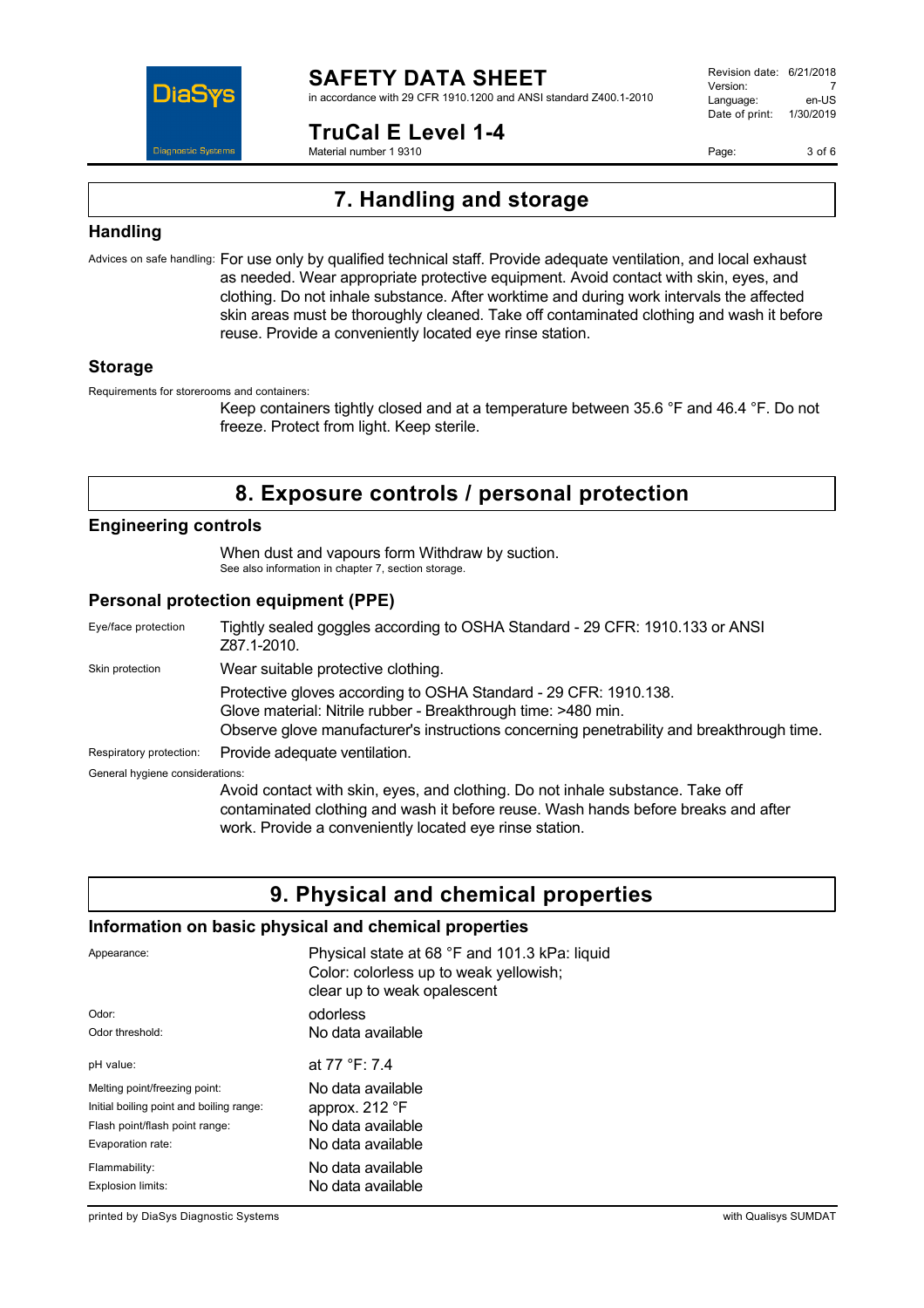

in accordance with 29 CFR 1910.1200 and ANSI standard Z400.1-2010

#### **TruCal E Level 1-4** Material number 1 9310

Revision date: 6/21/2018 Version: 7<br>Language: en-US Language: Date of print: 1/30/2019

Page: 4 of 6

| Vapor pressure:                         | No data available    |
|-----------------------------------------|----------------------|
| Vapor density:                          | No data available    |
| Density:                                | at 68 °F: 1.027 g/mL |
| Water solubility:                       | completely miscible  |
| Partition coefficient: n-octanol/water: | No data available    |
| Auto-ignition temperature:              | No data available    |
| Thermal decomposition:                  | No data available    |
| Additional information:                 | No data available    |

## **10. Stability and reactivity**

| Reactivity:                                                 | No data available                                                                                                                                                                                      |
|-------------------------------------------------------------|--------------------------------------------------------------------------------------------------------------------------------------------------------------------------------------------------------|
| Chemical stability:                                         | Stable under recommended storage conditions.                                                                                                                                                           |
| Possibility of hazardous reactions                          | No hazardous reactions known.                                                                                                                                                                          |
| Conditions to avoid:                                        | Protect against heat /sun rays.                                                                                                                                                                        |
| Incompatible materials:                                     | Strong acids, alkalis                                                                                                                                                                                  |
| Hazardous decomposition products:<br>Thermal decomposition: | Fires in the immediate vicinity may cause the development of dangerous vapors.<br>In case of fire may be liberated: Nitrogen oxides (NOx), carbon monoxide and carbon<br>dioxide.<br>No data available |

# **11. Toxicological information**

### **Toxicological tests**

| Toxicological effects: | Acu |
|------------------------|-----|
|------------------------|-----|

te toxicity (oral): Lack of data. Acute toxicity (dermal): Lack of data.

Acute toxicity (inhalative): Lack of data.

- Skin corrosion/irritation: Lack of data.
- Serious eye damage/irritation: Lack of data.

Sensitisation to the respiratory tract: Lack of data.

Skin sensitisation: Lack of data.

Germ cell mutagenicity/Genotoxicity: Lack of data.

- Carcinogenicity: Lack of data.
- Reproductive toxicity: Lack of data.

Effects on or via lactation: Lack of data.

- Specific target organ toxicity (single exposure): Lack of data.
- Specific target organ toxicity (repeated exposure): Lack of data.

Aspiration hazard: Lack of data.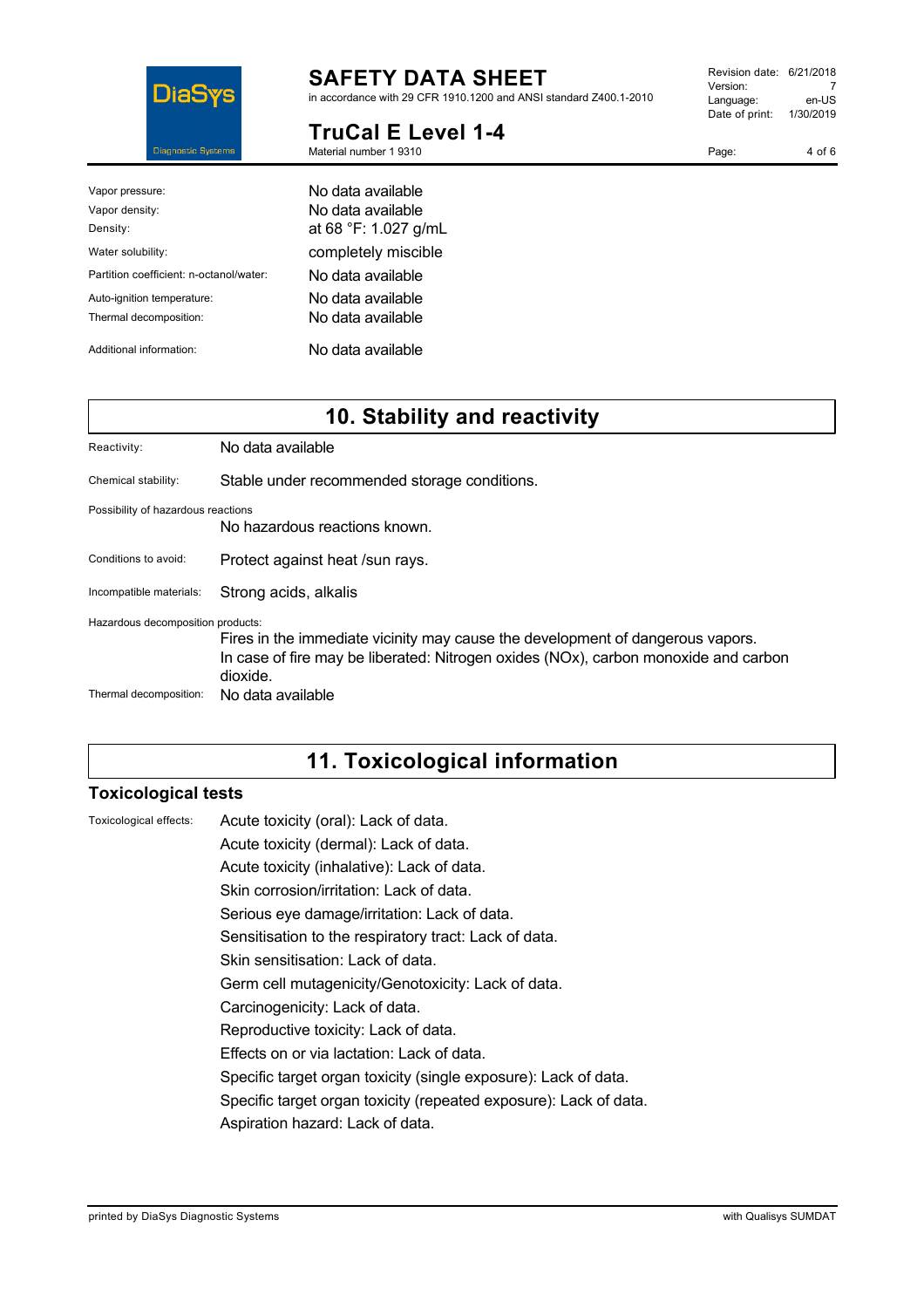

in accordance with 29 CFR 1910.1200 and ANSI standard Z400.1-2010

### **TruCal E Level 1-4**

Material number 1 9310

Revision date: 6/21/2018 Version: 7<br>Language: en-LIS Language: Date of print: 1/30/2019

Page: 5 of 6

# **12. Ecological information**

#### **Ecotoxicity**

Further details: No data available

#### **Mobility in soil**

No data available

#### **Persistence and degradability**

Further details: No data available

#### **Additional ecological information**

General information: Do not allow to enter into ground-water, surface water or drains.

## **13. Disposal considerations**

#### **Product**

Recommendation: Special waste. Dispose of waste according to applicable legislation.

#### **Contaminated packaging**

Recommendation: Dispose of waste according to applicable legislation. Non-contaminated packages may be recycled.

# **14. Transport information USA: Department of Transportation (DOT)** Proper shipping name: Not restricted **Sea transport (IMDG)** Proper shipping name: Not restricted Marine pollutant: now no **Air transport (IATA)** Proper shipping name: Not restricted **Further information** No dangerous good in sense of these transport regulations.

## **15. Regulatory information**

#### **National regulations - Great Britain**

Hazchem-Code: